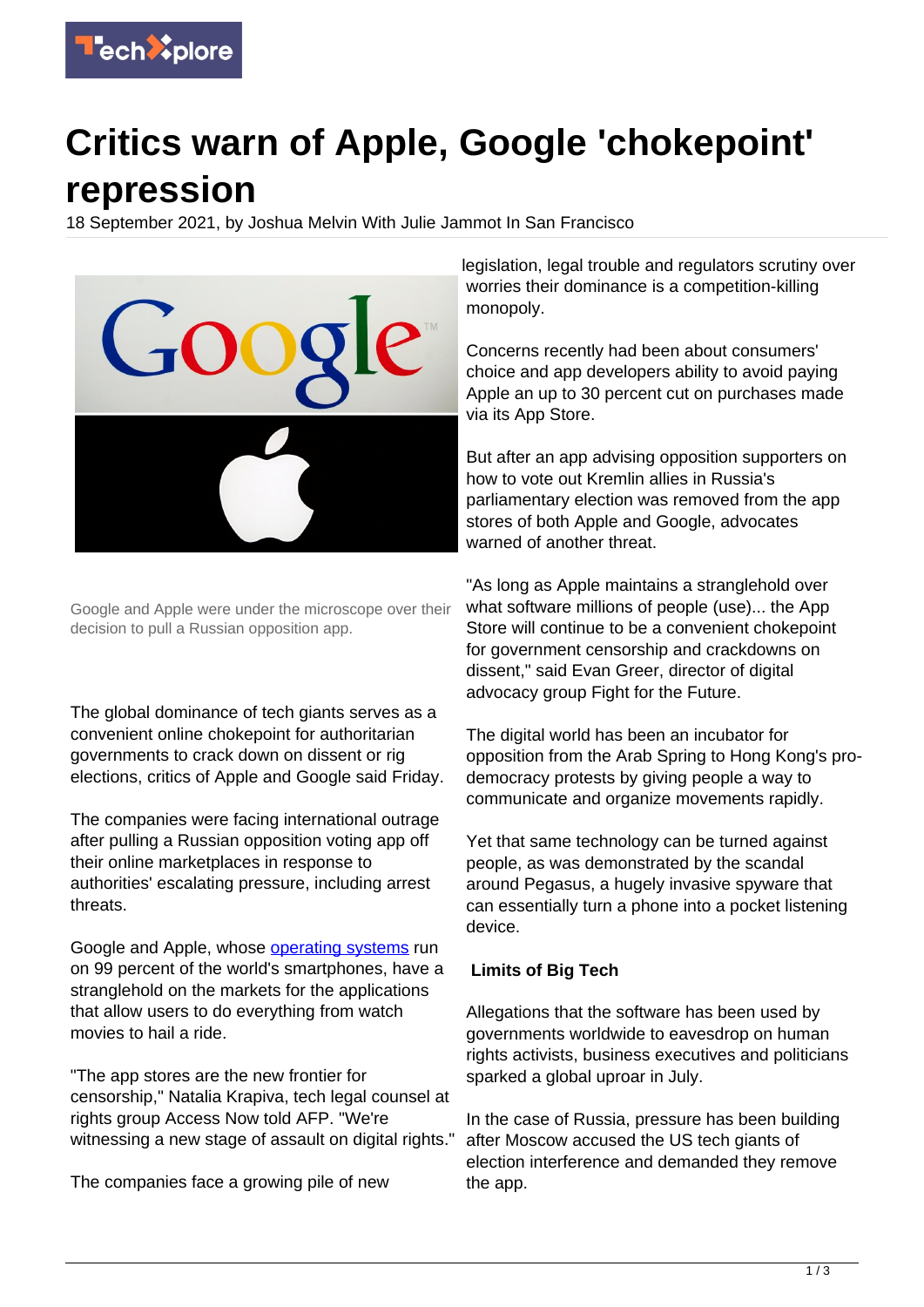

"This demonstrates the limits of Big Tech to resist crackdowns with regards to dissent, in Russia and elsewhere, during elections and outside them," said David Levine, an election integrity fellow at think tank Alliance for Securing Democracy.

Sources close to the decision to pull the opposition app said both companies faced threats of criminal charges or the jailing of staff and general "bullying" from authorities.

Levine noted this type of escalating pressure could become a "page in the playbook" for repressive governments.

The firms are for-profit, yet because of their global reach and key role in mass communication, can end up being called on to combat hate, lies and repression on their devices or platforms.

As a result. Big Tech can and will get entangled in these type of fights on delicate matters with the governments of places where they do business.

"Giant IT companies are going to have to think about how they operate in these markets, like how far they'll go in terms of complying and cutting off the freedom of people to see things," said Kathryn Stoner, a Stanford political science professor.

Especially for social media companies like Facebook, the role of information gatekeeper is one that the firms have played with widely varying outcomes.

The case in Russia, though, has resonated in particular because it touches on something deeply personal, which also has tremendous consequences.

"This is the government going into your house and saying you cannot talk about voting against us," Isabel Linzer, a Research analyst at NGO Freedom House, said.

"That is as much election interference as it would be to go and stuff a ballot box," she added.

## © 2021 AFP

APA citation: Critics warn of Apple, Google 'chokepoint' repression (2021, September 18) retrieved 26